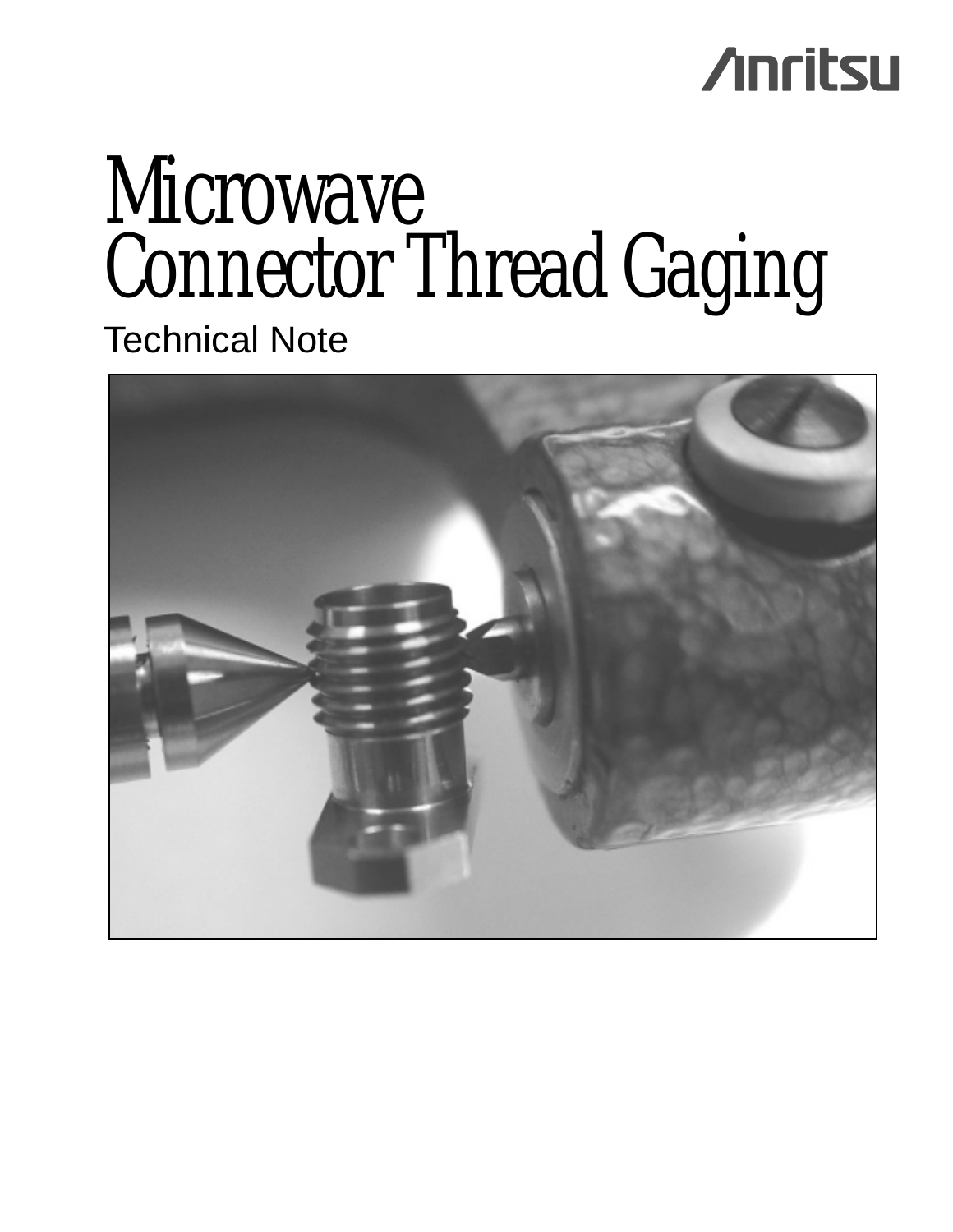When making a microwave connection with a coaxial connector, a good ground connection must be achieved. If not, poor return loss will result. If the ground connection is loose, performance will be inconsistent and will cause intermittent performance problems. Connector threads play a crucial role in achieving a good ground connection – they must be made properly in order to achieve good consistent results.

It has come to our attention that there may be confusion regarding the measurement of connector threads to determine if they are properly made. The intention of this note is to clarify methods used to measure threads and to define some terms used in thread measurement.

This simplified diagram shows the major features of threads that are important for this discussion



**Figure 1**. Thread definition

For the threads of a female K connector, the pitch diameter of a perfectly made thread is 0.2311 inches (5.870 mm) while the minimum pitch diameter is 0.2280 inches (5.791 mm). The correct flank angle is 60°. The major diameter of the  $\frac{1}{4}$ -36 thread used on the K connector is 0.250 inches (6.35 mm) and the minor diameter is designed to be 0.1885 inches (4.788 mm) while the correct pitch is 0.0278 inches (0.706 mm.)

If the female thread pitch diameter is too small, it may not be possible to torque the nut to 8 in-oz or the connector may tilt as the threads are tightened. Figure 2 shows what may occur.



**Figure 2.** Undersized Threads (exaggerated a bit)



**Figure 3.** Properly sized Threads

If the pitch diameter is too large, the specified torque specification may be reached before the center pin is properly engaged, resulting in poor return loss due to excessively large pin gap. Remember that housing threads can also cause problems tightening to the proper torque.

#### **Thread Measurements**

There are two primary tools used to measure threads.

### **Go-No Go Gages**

The first and easiest to use are Go-No Go gages. The type for external threads look similar to die used to thread rods. They come in pairs, the "Go gage" and the "No-Go gage." The Go gage should thread on easily while the No-Go gage, whose threads are slightly smaller, should jam after  $1\frac{1}{2}$  turns or so. If the No-Go gage doesn't jam, this indicates that the thread is undersized. If the go-gage jams, this indicates that the threads are over-sized. The gages should be lightly lubricated with machine oil to minimize wear and prevent corrosion. Go No-Go gages comes in two types, adjustable and non-adjustable. The adjustable type has a gap as shown in figure 4. A screw sets the gap width and calibration lab personnel use the screw to calibrate the gage when compensating for wear. The nonadjustable type must be discarded when worn. For measurements made by these gages to be meaningful, the customer must have a process in place to regularly calibrate the gages or to determine if a gage is worn. If a worn gage is not discarded, a connector that is perfectly good may be rejected. For measuring internal threads, the go-no go gage shown in Figure 5 is used. The pass/fail indications for internal threads are the same as for external threads – the No-Go end of the gage should jam after  $1\frac{1}{2}$  turns or so.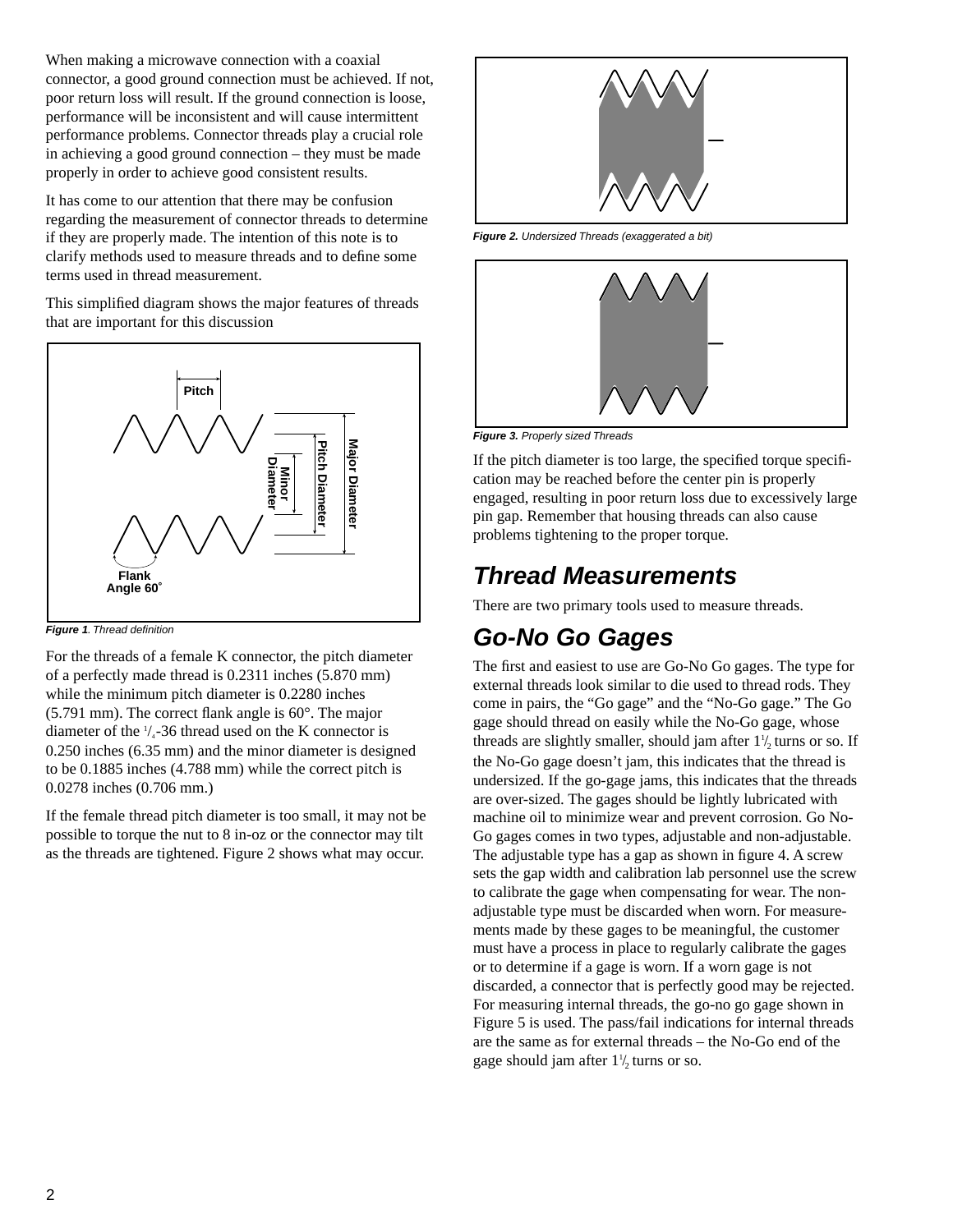There are three grades of threads. Grade 1 is used for highly precision applications, such as aerospace, where the maximum thread contact area is critical for the strength of the joint. Grade 2 is used for industrial applications such as connector threads. Grade 3 is the loosest thread and is normally used for situations where the threads must successfully engage in the presence of dirt or grit, such as applications around oil wells or in engine compartments. If a grade 1 gage were used to test a grade 2 thread, an invalid failure would be indicated. If a grade 3 gage were used to test a grade 2 thread, an undersized thread could be passed.



**Figure 4.** Go-No Go Gages for external threads



**Figure 5**. Go-No Go Gages for internal threads

#### **Pitch Micrometer**

The second measurement method uses a tool called a pitch micrometer. This tool is a specialized version of a standard micrometer. One side of the jaws has a pointed tip to fit down into the threads and the other side has an inverted V that fits over the top of a thread on the other side of the connector. The micrometer is carefully positioned on opposite sides of the thread to be measured and tightened to measure the pitch diameter of the thread. This positioning can be done using a microscope or other magnification to be sure the tips are properly placed. The pitch diameter is then read on the display. Using the pitch micrometer correctly requires more skill and knowledge than using the Go-No Go gages. The user has to be sure the jaws are properly positioned, reads the value, and then compares the measurement to the minimum and maximum specifications for the pitch diameter to determine if the thread is within specifications.



**Figure 6.** Pitch Micrometer



**Figure 7.** Pitch Micrometer in use

A pitch micrometer is calibrated to measure the pitch diameter of a thread. Figure 8 shows schematically how this works. The design of the probes is such that if all thread dimensions are correct, the pitch micrometer will read exactly the pitch diameter. On the other hand, if thread dimension is incorrect, the probes will not seat as they should and the pitch diameter will be wrong. For example, if the minor diameter is too small, the pointed probe will sit too deeply and the pitch diameter would measure too small. If the major diameter were incorrect (too large or too small), the V probe would cause the pitch diameter to be off correspondingly.



**Figure 8.** How a Pitch Micrometer Works

There can be offsetting errors in threads that the pitch micrometer by itself would not catch. For example, if the major diameter is too big and the minor diameter is too small, the errors would tend to cancel. Measuring the major diameter with a standard micrometer can discover this.

If a connector thread measures as marginally undersized, re-measurement by another gage or method would be wise to eliminate the possibility of gage wear or miscalibration.

In the real world, since K connectors are torqued to 8 inch-oz, having slightly undersized threads does not necessarily compromise microwave performance since, by tightening the coupling nut, a good ground may be achieved. However, if the threads are significantly undersized, it may not be possible to achieve the specified torque without applying force to the center pin.